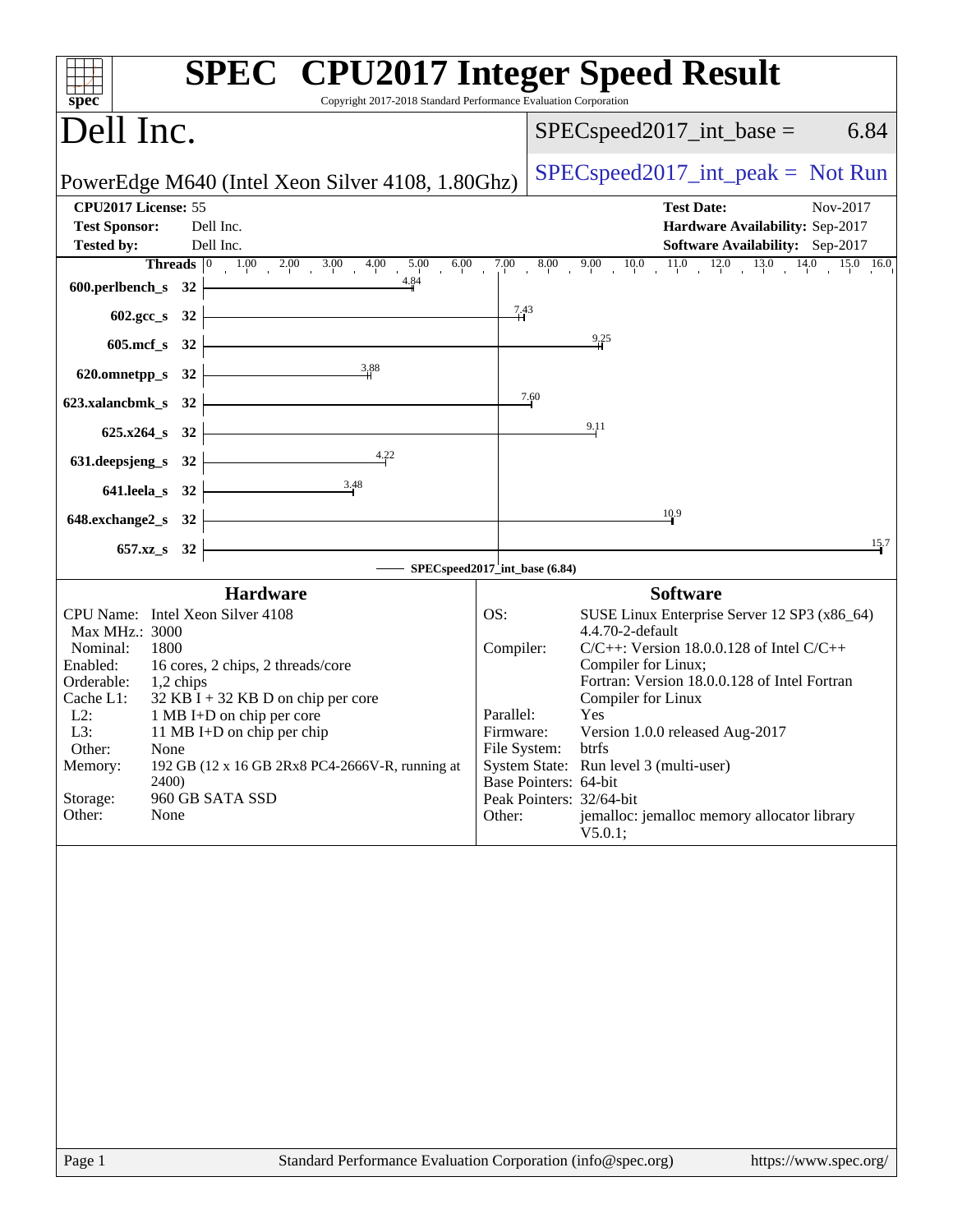|                      | <b>SPEC CPU2017 Integer Speed Result</b>                              |
|----------------------|-----------------------------------------------------------------------|
|                      |                                                                       |
| ${\rm spec^{\circ}}$ | Copyright 2017-2018 Standard Performance Evaluation Corporation       |
|                      | $\sum_{\alpha}$ 11 La $\alpha$<br>$RDC_{\text{max}} = 10017$ interest |

# ell Inc.

# $SPEC speed2017\_int\_base =$  6.84

PowerEdge M640 (Intel Xeon Silver 4108, 1.80Ghz)  $\left| \frac{\text{SPECspeed2017\_int\_peak}}{\text{SPECspeed2017\_int\_peak}} \right|$ 

**[CPU2017 License:](http://www.spec.org/auto/cpu2017/Docs/result-fields.html#CPU2017License)** 55 **[Test Date:](http://www.spec.org/auto/cpu2017/Docs/result-fields.html#TestDate)** Nov-2017

**[Test Sponsor:](http://www.spec.org/auto/cpu2017/Docs/result-fields.html#TestSponsor)** Dell Inc. **[Hardware Availability:](http://www.spec.org/auto/cpu2017/Docs/result-fields.html#HardwareAvailability)** Sep-2017 **[Tested by:](http://www.spec.org/auto/cpu2017/Docs/result-fields.html#Testedby)** Dell Inc. **[Software Availability:](http://www.spec.org/auto/cpu2017/Docs/result-fields.html#SoftwareAvailability)** Sep-2017

#### **[Results Table](http://www.spec.org/auto/cpu2017/Docs/result-fields.html#ResultsTable)**

|                                      | <b>Base</b>    |                |       |                |       | <b>Peak</b>    |       |                |                |              |                |              |                |              |
|--------------------------------------|----------------|----------------|-------|----------------|-------|----------------|-------|----------------|----------------|--------------|----------------|--------------|----------------|--------------|
| <b>Benchmark</b>                     | <b>Threads</b> | <b>Seconds</b> | Ratio | <b>Seconds</b> | Ratio | <b>Seconds</b> | Ratio | <b>Threads</b> | <b>Seconds</b> | <b>Ratio</b> | <b>Seconds</b> | <b>Ratio</b> | <b>Seconds</b> | <b>Ratio</b> |
| $600.$ perlbench_s                   | 32             | 367            | 4.83  | 367            | 4.84  | 365            | 4.87  |                |                |              |                |              |                |              |
| $602.\text{gcc}\_\text{s}$           | 32             | 536            | 7.43  | 535            | 7.45  | 545            | 7.31  |                |                |              |                |              |                |              |
| $605$ .mcf s                         | 32             | 510            | 9.25  | 510            | 9.27  | 515            | 9.17  |                |                |              |                |              |                |              |
| 620.omnetpp_s                        | 32             | 429            | 3.80  | 420            | 3.88  | 420            | 3.89  |                |                |              |                |              |                |              |
| 623.xalancbmk s                      | 32             | 187            | 7.60  | 186            | 7.62  | 187            | 7.59  |                |                |              |                |              |                |              |
| 625.x264 s                           | 32             | 193            | 9.12  | <u>194</u>     | 9.11  | 194            | 9.10  |                |                |              |                |              |                |              |
| 631.deepsjeng_s                      | 32             | 340            | 4.22  | 339            | 4.23  | 339            | 4.22  |                |                |              |                |              |                |              |
| $641.$ leela_s                       | 32             | 489            | 3.49  | 490            | 3.48  | 492            | 3.47  |                |                |              |                |              |                |              |
| 648.exchange2_s                      | 32             | 270            | 10.9  | 270            | 10.9  | 271            | 10.9  |                |                |              |                |              |                |              |
| $657.xz$ s                           | 32             | 393            | 15.7  | 393            | 15.7  | 394            | 15.7  |                |                |              |                |              |                |              |
| $SPECspeed2017\_int\_base =$<br>6.84 |                |                |       |                |       |                |       |                |                |              |                |              |                |              |

**[SPECspeed2017\\_int\\_peak =](http://www.spec.org/auto/cpu2017/Docs/result-fields.html#SPECspeed2017intpeak) Not Run**

Results appear in the [order in which they were run.](http://www.spec.org/auto/cpu2017/Docs/result-fields.html#RunOrder) Bold underlined text [indicates a median measurement.](http://www.spec.org/auto/cpu2017/Docs/result-fields.html#Median)

#### **[Operating System Notes](http://www.spec.org/auto/cpu2017/Docs/result-fields.html#OperatingSystemNotes)**

Stack size set to unlimited using "ulimit -s unlimited"

### **[General Notes](http://www.spec.org/auto/cpu2017/Docs/result-fields.html#GeneralNotes)**

Environment variables set by runcpu before the start of the run: KMP AFFINITY = "granularity=fine, scatter" LD\_LIBRARY\_PATH = "/root/cpu2017/lib/ia32:/root/cpu2017/lib/intel64:/root/cpu2017/je5.0.1-32:/root/cpu2017/je5.0.1-64" OMP\_STACKSIZE = "192M"

 Binaries compiled on a system with 1x Intel Core i7-4790 CPU + 32GB RAM memory using Redhat Enterprise Linux 7.4 Transparent Huge Pages enabled by default Prior to runcpu invocation Filesystem page cache synced and cleared with: sync; echo 3> /proc/sys/vm/drop\_caches

jemalloc: configured and built at default for 32bit (i686) and  $64$ bit (x86  $64$ ) targets; jemalloc: built with the RedHat Enterprise 7.4, and the system compiler gcc 4.8.5; jemalloc: sources available via jemalloc.net

No: The test sponsor attests, as of date of publication, that CVE-2017-5754 (Meltdown) is mitigated in the system as tested and documented. No: The test sponsor attests, as of date of publication, that CVE-2017-5753 (Spectre variant 1) is mitigated in the system as tested and documented. No: The test sponsor attests, as of date of publication, that CVE-2017-5715 (Spectre variant 2)

**(Continued on next page)**

| Page 2 | Standard Performance Evaluation Corporation (info@spec.org) | https://www.spec.org/ |
|--------|-------------------------------------------------------------|-----------------------|
|--------|-------------------------------------------------------------|-----------------------|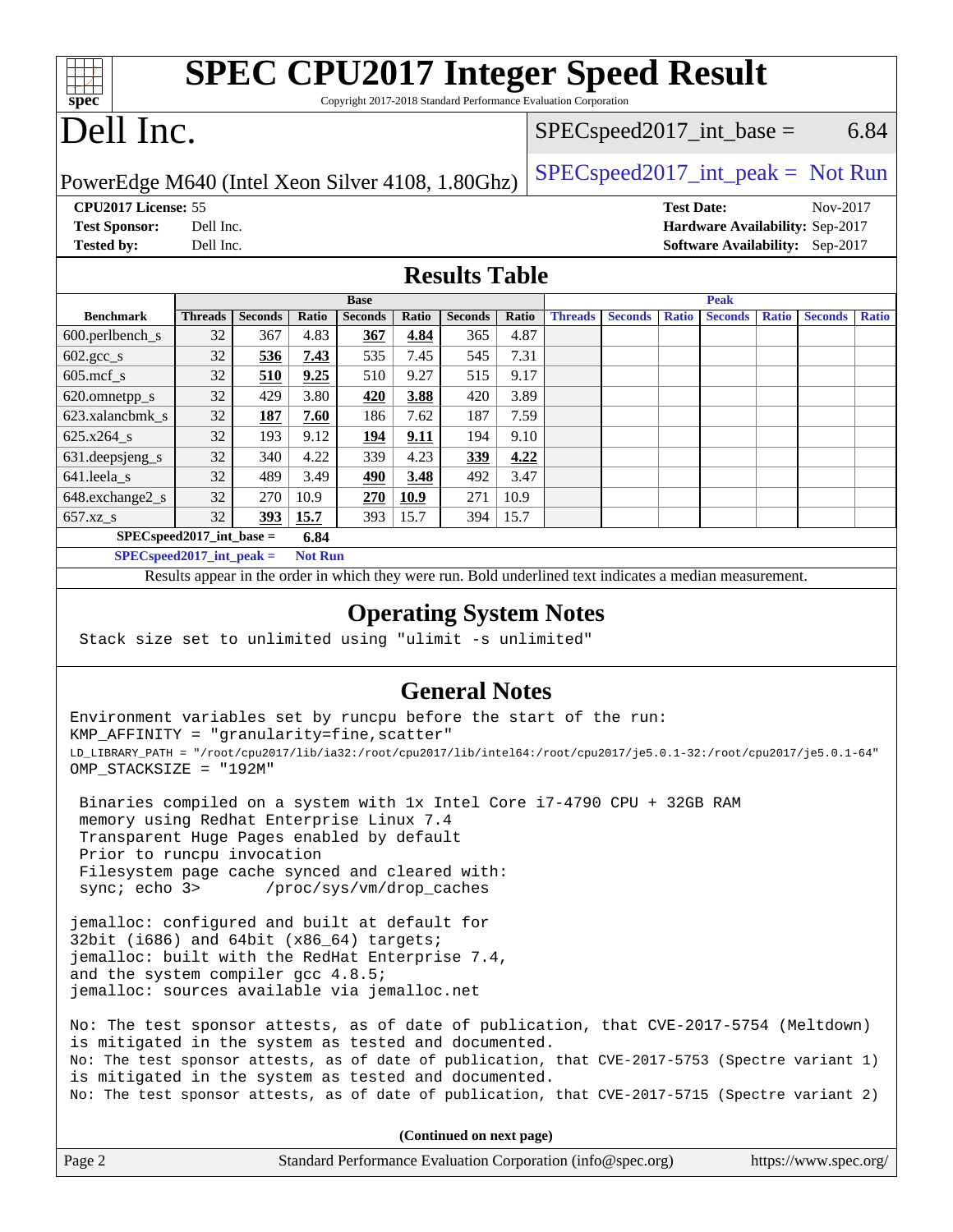| <b>SPEC CPU2017 Integer Speed Result</b><br>spec <sup>®</sup><br>Copyright 2017-2018 Standard Performance Evaluation Corporation                                                                                                                                                                                                                                                                                                                                            |                                                                                                     |
|-----------------------------------------------------------------------------------------------------------------------------------------------------------------------------------------------------------------------------------------------------------------------------------------------------------------------------------------------------------------------------------------------------------------------------------------------------------------------------|-----------------------------------------------------------------------------------------------------|
| Dell Inc.                                                                                                                                                                                                                                                                                                                                                                                                                                                                   | 6.84<br>$SPEC speed2017\_int\_base =$                                                               |
| PowerEdge M640 (Intel Xeon Silver 4108, 1.80Ghz)                                                                                                                                                                                                                                                                                                                                                                                                                            | $SPEC speed2017\_int\_peak = Not Run$                                                               |
| CPU2017 License: 55<br>Dell Inc.<br><b>Test Sponsor:</b><br>Dell Inc.<br><b>Tested by:</b>                                                                                                                                                                                                                                                                                                                                                                                  | <b>Test Date:</b><br>Nov-2017<br>Hardware Availability: Sep-2017<br>Software Availability: Sep-2017 |
| <b>General Notes (Continued)</b><br>is mitigated in the system as tested and documented.                                                                                                                                                                                                                                                                                                                                                                                    |                                                                                                     |
| This benchmark result is intended to provide perspective on<br>past performance using the historical hardware and/or<br>software described on this result page.                                                                                                                                                                                                                                                                                                             |                                                                                                     |
| The system as described on this result page was formerly<br>generally available. At the time of this publication, it may<br>not be shipping, and/or may not be supported, and/or may fail<br>to meet other tests of General Availability described in the<br>SPEC OSG Policy document, http://www.spec.org/osg/policy.html                                                                                                                                                  |                                                                                                     |
| This measured result may not be representative of the result<br>that would be measured were this benchmark run with hardware<br>and software available as of the publication date.                                                                                                                                                                                                                                                                                          |                                                                                                     |
| <b>Platform Notes</b>                                                                                                                                                                                                                                                                                                                                                                                                                                                       |                                                                                                     |
| BIOS settings:<br>Virtualization Technology disabled<br>System Profile set to Custom<br>CPU Power Management set to Maximum Performance<br>Memory Frequency set to Maximum Performance<br>Turbo Boost enabled<br>C States disabled<br>Memory Patrol Scrub disabled<br>PCI ASPM L1 Link Power Management disabled<br>Sysinfo program /root/cpu2017/bin/sysinfo<br>Rev: r5797 of 2017-06-14 96c45e4568ad54c135fd618bcc091c0f<br>running on linux-8d7c Wed Nov 8 03:59:12 2017 |                                                                                                     |
| SUT (System Under Test) info as seen by some common utilities.<br>For more information on this section, see<br>https://www.spec.org/cpu2017/Docs/config.html#sysinfo                                                                                                                                                                                                                                                                                                        |                                                                                                     |
| From /proc/cpuinfo<br>model name: $Intel(R)$ Xeon(R) Silver 4108 CPU @ 1.80GHz<br>2 "physical id"s (chips)<br>32 "processors"<br>cores, siblings (Caution: counting these is hw and system dependent. The following<br>excerpts from /proc/cpuinfo might not be reliable. Use with caution.)<br>cpu cores : 8<br>siblings : 16<br>physical 0: cores 0 1 2 3 4 5 6 7<br>physical 1: cores 0 1 2 3 4 5 6 7                                                                    |                                                                                                     |
| (Continued on next page)                                                                                                                                                                                                                                                                                                                                                                                                                                                    |                                                                                                     |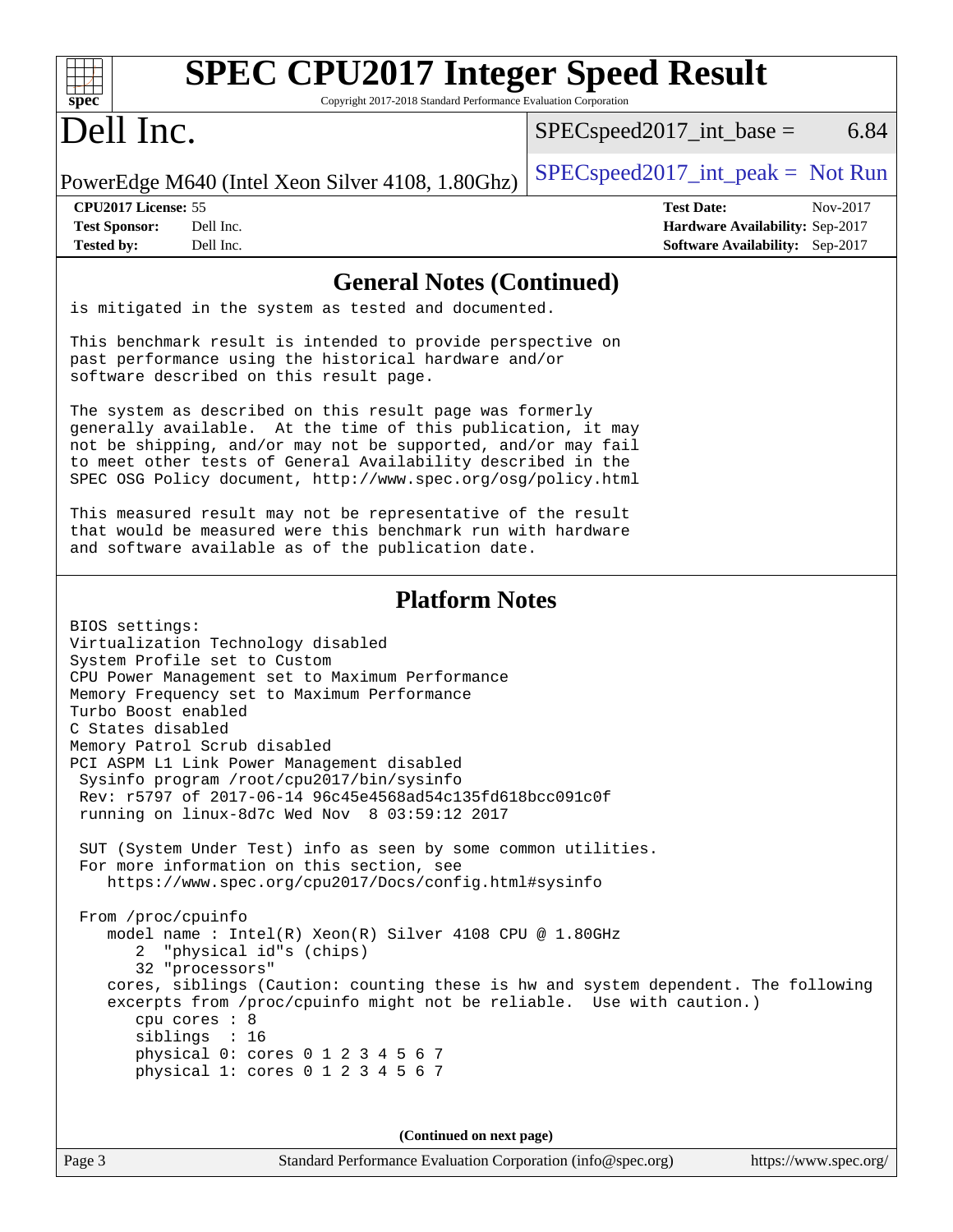| $spec^*$                                                                                                                                                                                                                                             |                                                                                                                                                                                                                                                                                                                                                                                           | <b>SPEC CPU2017 Integer Speed Result</b><br>Copyright 2017-2018 Standard Performance Evaluation Corporation                                                                                                                                                                                                                                                                                                                                                                                                                                                                                                                                                                       |                               |                                                                                                                                                                                                                                                                                                                                                                                                                                                                                                                                                                                                                                                                                               |  |
|------------------------------------------------------------------------------------------------------------------------------------------------------------------------------------------------------------------------------------------------------|-------------------------------------------------------------------------------------------------------------------------------------------------------------------------------------------------------------------------------------------------------------------------------------------------------------------------------------------------------------------------------------------|-----------------------------------------------------------------------------------------------------------------------------------------------------------------------------------------------------------------------------------------------------------------------------------------------------------------------------------------------------------------------------------------------------------------------------------------------------------------------------------------------------------------------------------------------------------------------------------------------------------------------------------------------------------------------------------|-------------------------------|-----------------------------------------------------------------------------------------------------------------------------------------------------------------------------------------------------------------------------------------------------------------------------------------------------------------------------------------------------------------------------------------------------------------------------------------------------------------------------------------------------------------------------------------------------------------------------------------------------------------------------------------------------------------------------------------------|--|
| Dell Inc.                                                                                                                                                                                                                                            |                                                                                                                                                                                                                                                                                                                                                                                           |                                                                                                                                                                                                                                                                                                                                                                                                                                                                                                                                                                                                                                                                                   | $SPEC speed2017\_int\_base =$ | 6.84                                                                                                                                                                                                                                                                                                                                                                                                                                                                                                                                                                                                                                                                                          |  |
|                                                                                                                                                                                                                                                      |                                                                                                                                                                                                                                                                                                                                                                                           | PowerEdge M640 (Intel Xeon Silver 4108, 1.80Ghz)                                                                                                                                                                                                                                                                                                                                                                                                                                                                                                                                                                                                                                  |                               | $SPEC speed2017\_int\_peak = Not Run$                                                                                                                                                                                                                                                                                                                                                                                                                                                                                                                                                                                                                                                         |  |
| CPU2017 License: 55<br><b>Test Sponsor:</b><br><b>Tested by:</b>                                                                                                                                                                                     | Dell Inc.<br>Dell Inc.                                                                                                                                                                                                                                                                                                                                                                    |                                                                                                                                                                                                                                                                                                                                                                                                                                                                                                                                                                                                                                                                                   |                               | <b>Test Date:</b><br>Nov-2017<br>Hardware Availability: Sep-2017<br>Software Availability: Sep-2017                                                                                                                                                                                                                                                                                                                                                                                                                                                                                                                                                                                           |  |
|                                                                                                                                                                                                                                                      |                                                                                                                                                                                                                                                                                                                                                                                           | <b>Platform Notes (Continued)</b>                                                                                                                                                                                                                                                                                                                                                                                                                                                                                                                                                                                                                                                 |                               |                                                                                                                                                                                                                                                                                                                                                                                                                                                                                                                                                                                                                                                                                               |  |
| From lscpu:<br>Byte Order:<br>CPU(s):<br>Socket(s):<br>Vendor ID:<br>CPU family:<br>Model:<br>Model name:<br>Stepping:<br>CPU MHz:<br>BogoMIPS:<br>L1d cache:<br>Lli cache:<br>L2 cache:<br>L3 cache:<br>Flags:<br>physical chip.<br>node distances: | Architecture:<br>$CPU$ op-mode( $s$ ):<br>On-line CPU(s) list:<br>Thread(s) per core:<br>$Core(s)$ per socket:<br>NUMA node(s):<br>Virtualization:<br>NUMA node0 CPU(s):<br>NUMA $node1$ $CPU(s):$<br>/proc/cpuinfo cache data<br>cache size : 11264 KB<br>$available: 2 nodes (0-1)$<br>node 0 size: 96279 MB<br>node 0 free: 95712 MB<br>node 1 size: 96736 MB<br>node 1 free: 96315 MB | x86_64<br>$32$ -bit, $64$ -bit<br>Little Endian<br>32<br>$0 - 31$<br>2<br>8<br>$\overline{c}$<br>$\overline{2}$<br>GenuineIntel<br>6<br>85<br>$Intel(R) Xeon(R) Silver 4108 CPU @ 1.80GHz$<br>4<br>1792.460<br>3584.92<br>$VT - x$<br>32K<br>32K<br>1024K<br>11264K<br>0, 2, 4, 6, 8, 10, 12, 14, 16, 18, 20, 22, 24, 26, 28, 30<br>1, 3, 5, 7, 9, 11, 13, 15, 17, 19, 21, 23, 25, 27, 29, 31<br>lm constant_tsc art arch_perfmon pebs bts rep_good nopl xtopology nonstop_tsc<br>avx512bw avx512vl xsaveopt xsavec xgetbvl cqm_llc cqm_occup_llc pku ospke<br>node 0 cpus: 0 2 4 6 8 10 12 14 16 18 20 22 24 26 28 30<br>node 1 cpus: 1 3 5 7 9 11 13 15 17 19 21 23 25 27 29 31 |                               | fpu vme de pse tsc msr pae mce cx8 apic sep mtrr pge mca cmov<br>pat pse36 clflush dts acpi mmx fxsr sse sse2 ss ht tm pbe syscall nx pdpelgb rdtscp<br>aperfmperf eagerfpu pni pclmulqdq dtes64 monitor ds_cpl vmx smx est tm2 ssse3 sdbg<br>fma cx16 xtpr pdcm pcid dca sse4_1 sse4_2 x2apic movbe popcnt tsc_deadline_timer aes<br>xsave avx f16c rdrand lahf_lm abm 3dnowprefetch ida arat epb pln pts dtherm intel_pt<br>tpr_shadow vnmi flexpriority ept vpid fsgsbase tsc_adjust bmil hle avx2 smep bmi2<br>erms invpcid rtm cqm mpx avx512f avx512dq rdseed adx smap clflushopt clwb avx512cd<br>From numactl --hardware WARNING: a numactl 'node' might or might not correspond to a |  |
| Page 4                                                                                                                                                                                                                                               |                                                                                                                                                                                                                                                                                                                                                                                           | (Continued on next page)<br>Standard Performance Evaluation Corporation (info@spec.org)                                                                                                                                                                                                                                                                                                                                                                                                                                                                                                                                                                                           |                               | https://www.spec.org/                                                                                                                                                                                                                                                                                                                                                                                                                                                                                                                                                                                                                                                                         |  |
|                                                                                                                                                                                                                                                      |                                                                                                                                                                                                                                                                                                                                                                                           |                                                                                                                                                                                                                                                                                                                                                                                                                                                                                                                                                                                                                                                                                   |                               |                                                                                                                                                                                                                                                                                                                                                                                                                                                                                                                                                                                                                                                                                               |  |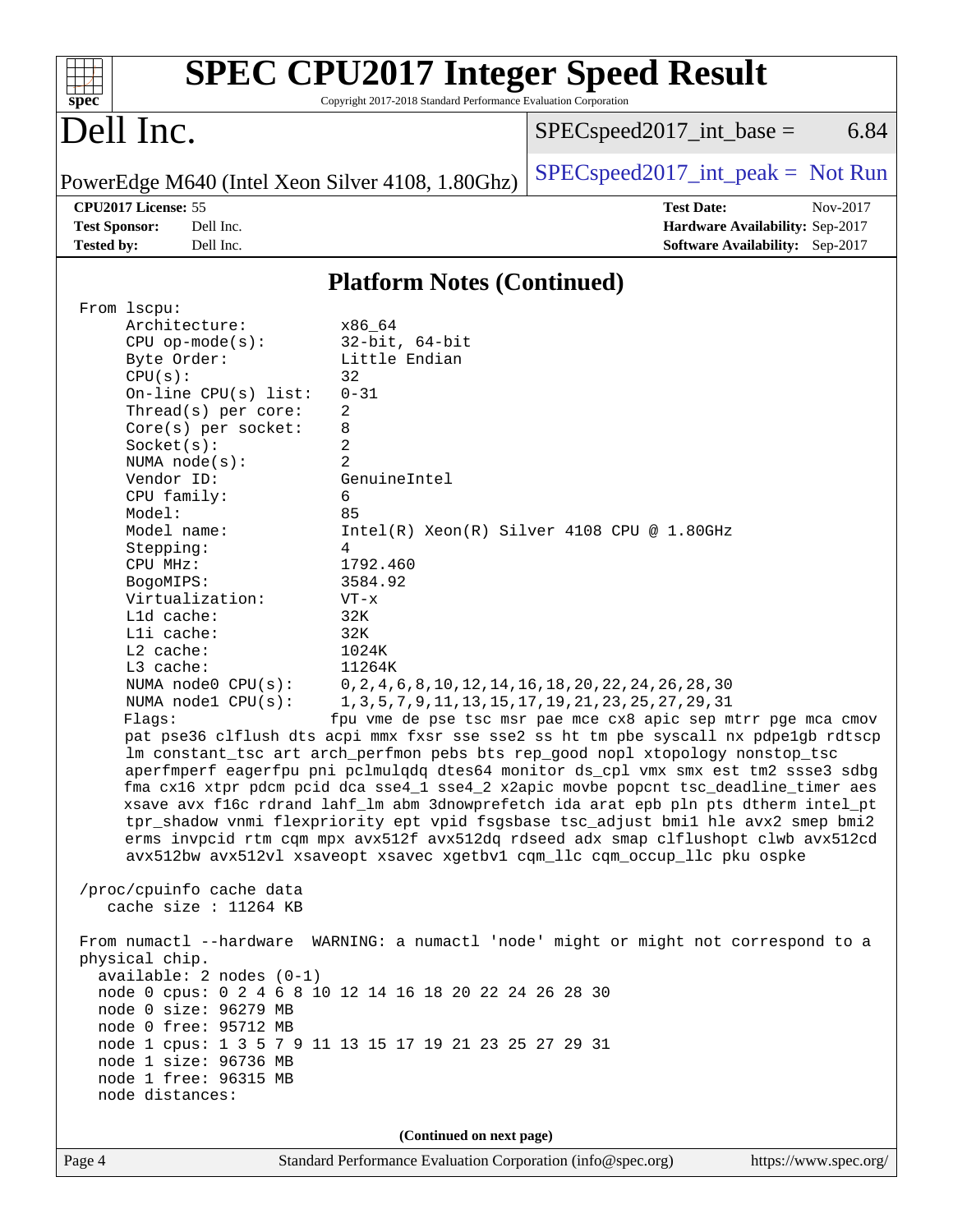| $spec^*$                                                                                     | <b>SPEC CPU2017 Integer Speed Result</b><br>Copyright 2017-2018 Standard Performance Evaluation Corporation                                                                                                                                                                                               |                                                                                                                                                                                                                                                                     |
|----------------------------------------------------------------------------------------------|-----------------------------------------------------------------------------------------------------------------------------------------------------------------------------------------------------------------------------------------------------------------------------------------------------------|---------------------------------------------------------------------------------------------------------------------------------------------------------------------------------------------------------------------------------------------------------------------|
| Dell Inc.                                                                                    |                                                                                                                                                                                                                                                                                                           | 6.84<br>$SPEC speed2017\_int\_base =$                                                                                                                                                                                                                               |
| PowerEdge M640 (Intel Xeon Silver 4108, 1.80Ghz)                                             |                                                                                                                                                                                                                                                                                                           | $SPEC speed2017\_int\_peak = Not Run$                                                                                                                                                                                                                               |
| CPU2017 License: 55<br><b>Test Sponsor:</b><br><b>Tested by:</b>                             | Dell Inc.<br>Dell Inc.                                                                                                                                                                                                                                                                                    | <b>Test Date:</b><br>Nov-2017<br>Hardware Availability: Sep-2017<br>Software Availability: Sep-2017                                                                                                                                                                 |
|                                                                                              | <b>Platform Notes (Continued)</b>                                                                                                                                                                                                                                                                         |                                                                                                                                                                                                                                                                     |
| node<br>$\overline{1}$<br>$\overline{0}$<br>0:<br>10<br>1:<br>21                             | 21<br>10                                                                                                                                                                                                                                                                                                  |                                                                                                                                                                                                                                                                     |
| From /proc/meminfo<br>MemTotal:<br>HugePages_Total:<br>Hugepagesize:                         | 197648724 kB<br>0<br>2048 kB                                                                                                                                                                                                                                                                              |                                                                                                                                                                                                                                                                     |
| SuSE-release:<br>$VERSION = 12$<br>PATCHLEVEL = 3<br>os-release:<br>NAME="SLES"<br>ID="sles" | From /etc/*release* /etc/*version*<br>SUSE Linux Enterprise Server 12 (x86_64)<br># Please check /etc/os-release for details about this release.<br>VERSION="12-SP3"<br>VERSION_ID="12.3"<br>PRETTY_NAME="SUSE Linux Enterprise Server 12 SP3"<br>ANSI COLOR="0;32"<br>CPE_NAME="cpe:/o:suse:sles:12:sp3" | # This file is deprecated and will be removed in a future service pack or release.                                                                                                                                                                                  |
| uname $-a$ :                                                                                 | x86 64 x86 64 GNU/Linux                                                                                                                                                                                                                                                                                   | Linux linux-8d7c 4.4.70-2-default #1 SMP Wed Jun 7 15:12:06 UTC 2017 (4502c76) x86_64                                                                                                                                                                               |
| run-level 3 Nov 8 03:53<br>Filesystem<br>/dev/sda3                                           | SPEC is set to: /root/cpu2017<br>Size Used Avail Use% Mounted on<br>Type<br>btrfs 855G<br>25G 831G<br>$3\frac{6}{9}$ /                                                                                                                                                                                    |                                                                                                                                                                                                                                                                     |
| Memory:                                                                                      | frequent changes to hardware, firmware, and the "DMTF SMBIOS" standard.<br>BIOS Dell Inc. 1.0.0 08/10/2017<br>12x 00AD00B300AD HMA82GR7AFR8N-VK 16 GB 2 rank 2666, configured at 2400                                                                                                                     | Additional information from dmidecode follows. WARNING: Use caution when you interpret<br>this section. The 'dmidecode' program reads system data which is "intended to allow<br>hardware to be accurately determined", but the intent may not be met, as there are |
|                                                                                              | 4x Not Specified Not Specified<br>(End of data from sysinfo program)                                                                                                                                                                                                                                      |                                                                                                                                                                                                                                                                     |
|                                                                                              |                                                                                                                                                                                                                                                                                                           |                                                                                                                                                                                                                                                                     |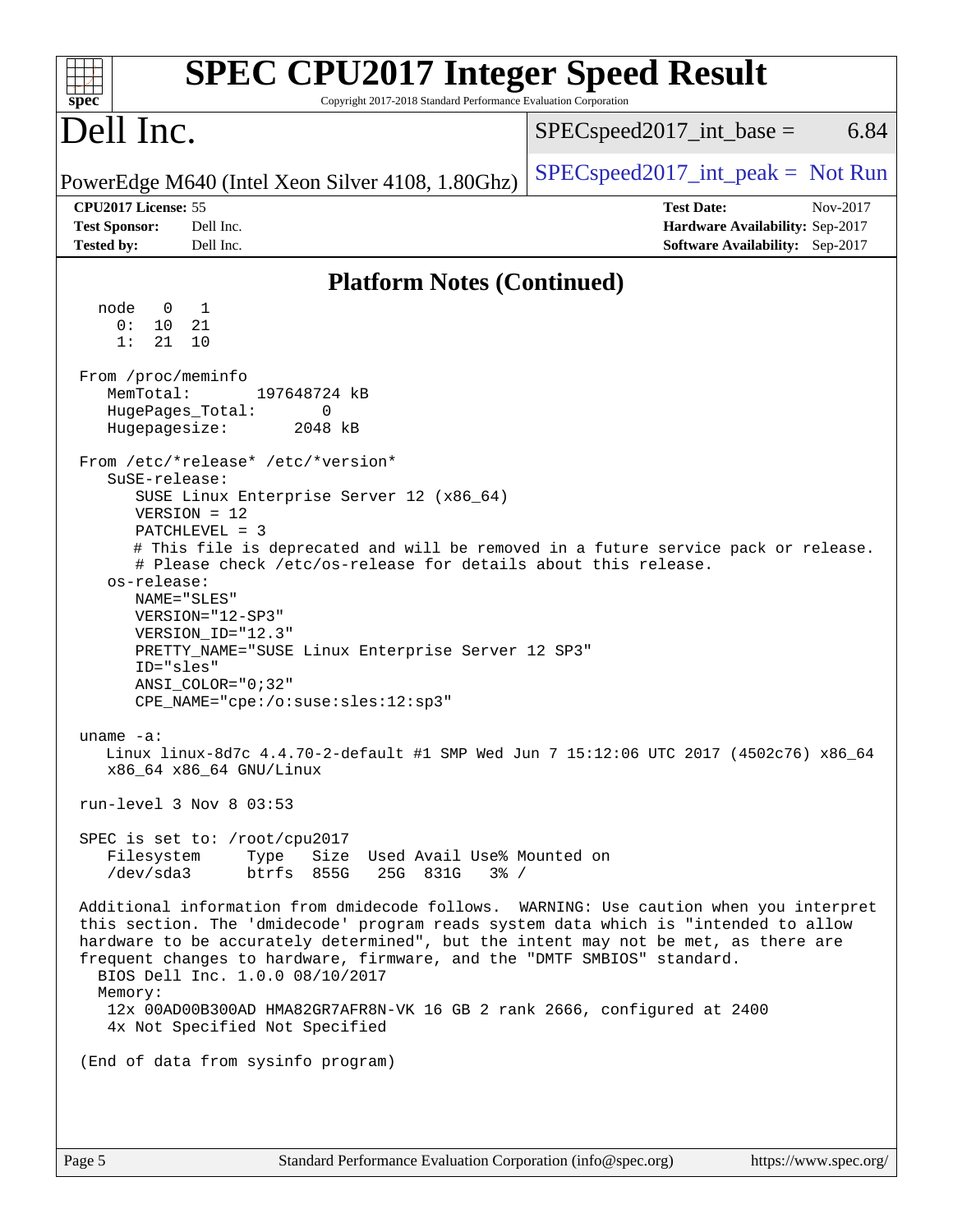| <b>SPEC CPU2017 Integer Speed Result</b>                                                                |                                       |
|---------------------------------------------------------------------------------------------------------|---------------------------------------|
| Copyright 2017-2018 Standard Performance Evaluation Corporation<br>spec <sup>®</sup>                    |                                       |
| Dell Inc.                                                                                               | 6.84<br>$SPEC speed2017\_int\_base =$ |
| PowerEdge M640 (Intel Xeon Silver 4108, 1.80Ghz)                                                        | $SPEC speed2017\_int\_peak = Not Run$ |
| CPU <sub>2017</sub> License: 55                                                                         | <b>Test Date:</b><br>Nov-2017         |
| <b>Test Sponsor:</b><br>Dell Inc.                                                                       | Hardware Availability: Sep-2017       |
| <b>Tested by:</b><br>Dell Inc.                                                                          | Software Availability: Sep-2017       |
| <b>Compiler Version Notes</b>                                                                           |                                       |
| $600. perlbench_s(base) 602. gcc_s(base) 605. mcf_s(base) 625. x264_s(base)$<br>CC.<br>$657.xz_s(base)$ |                                       |
| icc (ICC) 18.0.0 20170811<br>Copyright (C) 1985-2017 Intel Corporation. All rights reserved.            |                                       |
| CXXC 620.omnetpp_s(base) 623.xalancbmk_s(base) 631.deepsjeng_s(base)<br>$641.$ leela $s$ (base)         | =========================             |
| icpc (ICC) 18.0.0 20170811<br>Copyright (C) 1985-2017 Intel Corporation. All rights reserved.           |                                       |
| 648.exchange2 s(base)<br>FC.                                                                            |                                       |
| ifort (IFORT) 18.0.0 20170811<br>Copyright (C) 1985-2017 Intel Corporation. All rights reserved.        |                                       |
|                                                                                                         |                                       |

### **[Base Compiler Invocation](http://www.spec.org/auto/cpu2017/Docs/result-fields.html#BaseCompilerInvocation)**

[C benchmarks](http://www.spec.org/auto/cpu2017/Docs/result-fields.html#Cbenchmarks): [icc](http://www.spec.org/cpu2017/results/res2018q1/cpu2017-20180205-03288.flags.html#user_CCbase_intel_icc_18.0_66fc1ee009f7361af1fbd72ca7dcefbb700085f36577c54f309893dd4ec40d12360134090235512931783d35fd58c0460139e722d5067c5574d8eaf2b3e37e92)

[C++ benchmarks:](http://www.spec.org/auto/cpu2017/Docs/result-fields.html#CXXbenchmarks) [icpc](http://www.spec.org/cpu2017/results/res2018q1/cpu2017-20180205-03288.flags.html#user_CXXbase_intel_icpc_18.0_c510b6838c7f56d33e37e94d029a35b4a7bccf4766a728ee175e80a419847e808290a9b78be685c44ab727ea267ec2f070ec5dc83b407c0218cded6866a35d07)

[Fortran benchmarks](http://www.spec.org/auto/cpu2017/Docs/result-fields.html#Fortranbenchmarks): [ifort](http://www.spec.org/cpu2017/results/res2018q1/cpu2017-20180205-03288.flags.html#user_FCbase_intel_ifort_18.0_8111460550e3ca792625aed983ce982f94888b8b503583aa7ba2b8303487b4d8a21a13e7191a45c5fd58ff318f48f9492884d4413fa793fd88dd292cad7027ca)

### **[Base Portability Flags](http://www.spec.org/auto/cpu2017/Docs/result-fields.html#BasePortabilityFlags)**

 600.perlbench\_s: [-DSPEC\\_LP64](http://www.spec.org/cpu2017/results/res2018q1/cpu2017-20180205-03288.flags.html#b600.perlbench_s_basePORTABILITY_DSPEC_LP64) [-DSPEC\\_LINUX\\_X64](http://www.spec.org/cpu2017/results/res2018q1/cpu2017-20180205-03288.flags.html#b600.perlbench_s_baseCPORTABILITY_DSPEC_LINUX_X64) 602.gcc\_s: [-DSPEC\\_LP64](http://www.spec.org/cpu2017/results/res2018q1/cpu2017-20180205-03288.flags.html#suite_basePORTABILITY602_gcc_s_DSPEC_LP64) 605.mcf\_s: [-DSPEC\\_LP64](http://www.spec.org/cpu2017/results/res2018q1/cpu2017-20180205-03288.flags.html#suite_basePORTABILITY605_mcf_s_DSPEC_LP64) 620.omnetpp\_s: [-DSPEC\\_LP64](http://www.spec.org/cpu2017/results/res2018q1/cpu2017-20180205-03288.flags.html#suite_basePORTABILITY620_omnetpp_s_DSPEC_LP64) 623.xalancbmk\_s: [-DSPEC\\_LP64](http://www.spec.org/cpu2017/results/res2018q1/cpu2017-20180205-03288.flags.html#suite_basePORTABILITY623_xalancbmk_s_DSPEC_LP64) [-DSPEC\\_LINUX](http://www.spec.org/cpu2017/results/res2018q1/cpu2017-20180205-03288.flags.html#b623.xalancbmk_s_baseCXXPORTABILITY_DSPEC_LINUX) 625.x264\_s: [-DSPEC\\_LP64](http://www.spec.org/cpu2017/results/res2018q1/cpu2017-20180205-03288.flags.html#suite_basePORTABILITY625_x264_s_DSPEC_LP64) 631.deepsjeng\_s: [-DSPEC\\_LP64](http://www.spec.org/cpu2017/results/res2018q1/cpu2017-20180205-03288.flags.html#suite_basePORTABILITY631_deepsjeng_s_DSPEC_LP64)

**(Continued on next page)**

Page 6 Standard Performance Evaluation Corporation [\(info@spec.org\)](mailto:info@spec.org) <https://www.spec.org/>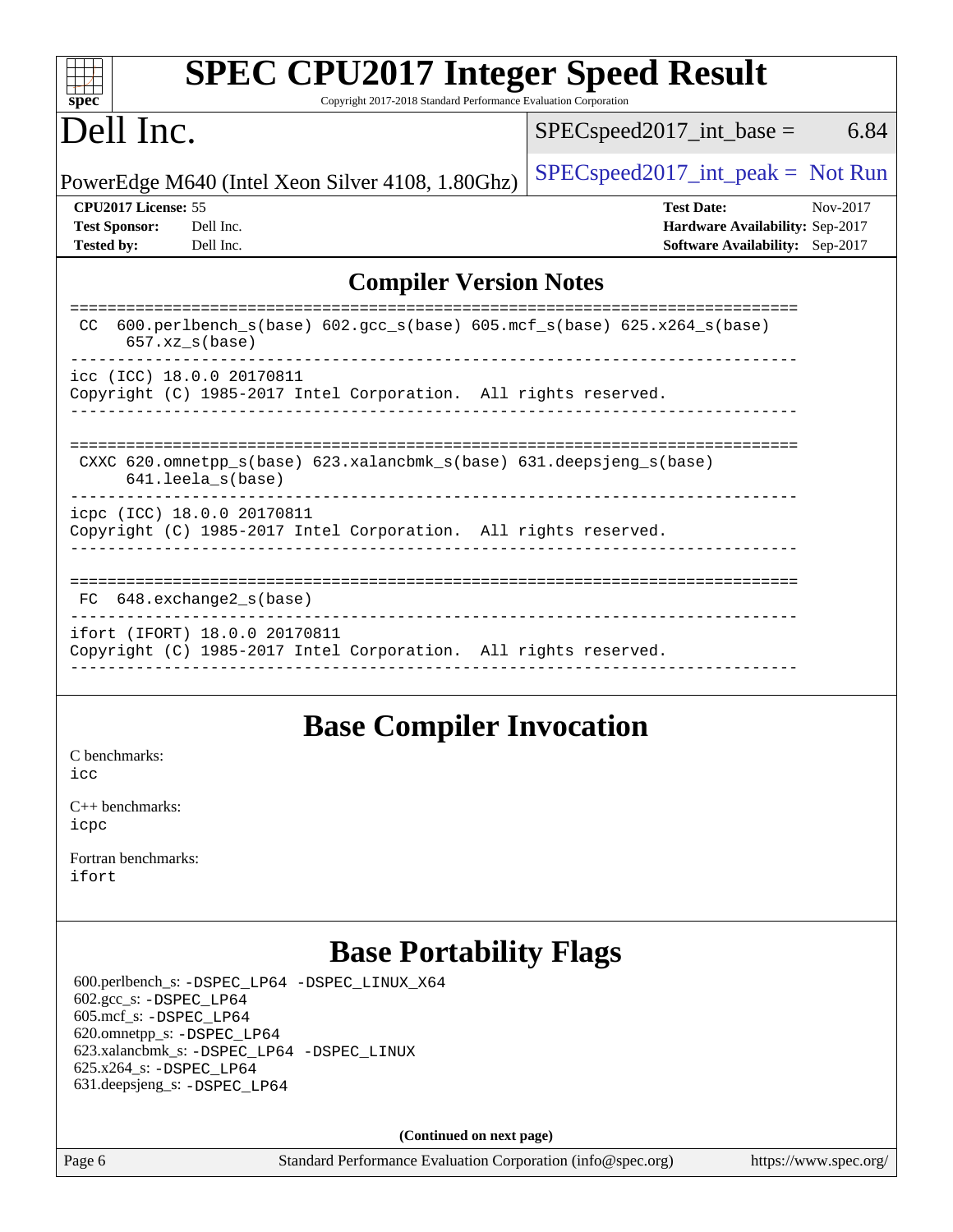#### $+\ +$ **[spec](http://www.spec.org/)**

# **[SPEC CPU2017 Integer Speed Result](http://www.spec.org/auto/cpu2017/Docs/result-fields.html#SPECCPU2017IntegerSpeedResult)**

Copyright 2017-2018 Standard Performance Evaluation Corporation

# Dell Inc.

 $SPEC speed2017\_int\_base =$  6.84

PowerEdge M640 (Intel Xeon Silver 4108,  $1.80Ghz$ )  $\left|$  [SPECspeed2017\\_int\\_peak =](http://www.spec.org/auto/cpu2017/Docs/result-fields.html#SPECspeed2017intpeak) Not Run

**[CPU2017 License:](http://www.spec.org/auto/cpu2017/Docs/result-fields.html#CPU2017License)** 55 **[Test Date:](http://www.spec.org/auto/cpu2017/Docs/result-fields.html#TestDate)** Nov-2017 **[Test Sponsor:](http://www.spec.org/auto/cpu2017/Docs/result-fields.html#TestSponsor)** Dell Inc. **[Hardware Availability:](http://www.spec.org/auto/cpu2017/Docs/result-fields.html#HardwareAvailability)** Sep-2017 **[Tested by:](http://www.spec.org/auto/cpu2017/Docs/result-fields.html#Testedby)** Dell Inc. **[Software Availability:](http://www.spec.org/auto/cpu2017/Docs/result-fields.html#SoftwareAvailability)** Sep-2017

## **[Base Portability Flags \(Continued\)](http://www.spec.org/auto/cpu2017/Docs/result-fields.html#BasePortabilityFlags)**

 641.leela\_s: [-DSPEC\\_LP64](http://www.spec.org/cpu2017/results/res2018q1/cpu2017-20180205-03288.flags.html#suite_basePORTABILITY641_leela_s_DSPEC_LP64) 648.exchange2\_s: [-DSPEC\\_LP64](http://www.spec.org/cpu2017/results/res2018q1/cpu2017-20180205-03288.flags.html#suite_basePORTABILITY648_exchange2_s_DSPEC_LP64) 657.xz\_s: [-DSPEC\\_LP64](http://www.spec.org/cpu2017/results/res2018q1/cpu2017-20180205-03288.flags.html#suite_basePORTABILITY657_xz_s_DSPEC_LP64)

**[Base Optimization Flags](http://www.spec.org/auto/cpu2017/Docs/result-fields.html#BaseOptimizationFlags)**

[C benchmarks](http://www.spec.org/auto/cpu2017/Docs/result-fields.html#Cbenchmarks):

[-Wl,-z,muldefs](http://www.spec.org/cpu2017/results/res2018q1/cpu2017-20180205-03288.flags.html#user_CCbase_link_force_multiple1_b4cbdb97b34bdee9ceefcfe54f4c8ea74255f0b02a4b23e853cdb0e18eb4525ac79b5a88067c842dd0ee6996c24547a27a4b99331201badda8798ef8a743f577) [-xCORE-AVX2](http://www.spec.org/cpu2017/results/res2018q1/cpu2017-20180205-03288.flags.html#user_CCbase_f-xCORE-AVX2) [-ipo](http://www.spec.org/cpu2017/results/res2018q1/cpu2017-20180205-03288.flags.html#user_CCbase_f-ipo) [-O3](http://www.spec.org/cpu2017/results/res2018q1/cpu2017-20180205-03288.flags.html#user_CCbase_f-O3) [-no-prec-div](http://www.spec.org/cpu2017/results/res2018q1/cpu2017-20180205-03288.flags.html#user_CCbase_f-no-prec-div) [-qopt-mem-layout-trans=3](http://www.spec.org/cpu2017/results/res2018q1/cpu2017-20180205-03288.flags.html#user_CCbase_f-qopt-mem-layout-trans_de80db37974c74b1f0e20d883f0b675c88c3b01e9d123adea9b28688d64333345fb62bc4a798493513fdb68f60282f9a726aa07f478b2f7113531aecce732043) [-qopenmp](http://www.spec.org/cpu2017/results/res2018q1/cpu2017-20180205-03288.flags.html#user_CCbase_qopenmp_16be0c44f24f464004c6784a7acb94aca937f053568ce72f94b139a11c7c168634a55f6653758ddd83bcf7b8463e8028bb0b48b77bcddc6b78d5d95bb1df2967) [-DSPEC\\_OPENMP](http://www.spec.org/cpu2017/results/res2018q1/cpu2017-20180205-03288.flags.html#suite_CCbase_DSPEC_OPENMP) [-L/usr/local/je5.0.1-64/lib](http://www.spec.org/cpu2017/results/res2018q1/cpu2017-20180205-03288.flags.html#user_CCbase_jemalloc_link_path64_4b10a636b7bce113509b17f3bd0d6226c5fb2346b9178c2d0232c14f04ab830f976640479e5c33dc2bcbbdad86ecfb6634cbbd4418746f06f368b512fced5394) [-ljemalloc](http://www.spec.org/cpu2017/results/res2018q1/cpu2017-20180205-03288.flags.html#user_CCbase_jemalloc_link_lib_d1249b907c500fa1c0672f44f562e3d0f79738ae9e3c4a9c376d49f265a04b9c99b167ecedbf6711b3085be911c67ff61f150a17b3472be731631ba4d0471706)

[C++ benchmarks:](http://www.spec.org/auto/cpu2017/Docs/result-fields.html#CXXbenchmarks)

```
-Wl,-z,muldefs -xCORE-AVX2 -ipo -O3 -no-prec-div
-qopt-mem-layout-trans=3 -L/usr/local/je5.0.1-64/lib -ljemalloc
```
[Fortran benchmarks](http://www.spec.org/auto/cpu2017/Docs/result-fields.html#Fortranbenchmarks):

```
-Wl,-z,muldefs -xCORE-AVX2 -ipo -O3 -no-prec-div
-qopt-mem-layout-trans=3 -nostandard-realloc-lhs -align array32byte
-L/usr/local/je5.0.1-64/lib -ljemalloc
```
### **[Base Other Flags](http://www.spec.org/auto/cpu2017/Docs/result-fields.html#BaseOtherFlags)**

[C benchmarks](http://www.spec.org/auto/cpu2017/Docs/result-fields.html#Cbenchmarks):  $-m64 - std = c11$  $-m64 - std = c11$ 

[C++ benchmarks:](http://www.spec.org/auto/cpu2017/Docs/result-fields.html#CXXbenchmarks)  $-m64$ 

[Fortran benchmarks](http://www.spec.org/auto/cpu2017/Docs/result-fields.html#Fortranbenchmarks):

[-m64](http://www.spec.org/cpu2017/results/res2018q1/cpu2017-20180205-03288.flags.html#user_FCbase_intel_intel64_18.0_af43caccfc8ded86e7699f2159af6efc7655f51387b94da716254467f3c01020a5059329e2569e4053f409e7c9202a7efc638f7a6d1ffb3f52dea4a3e31d82ab)

The flags files that were used to format this result can be browsed at

<http://www.spec.org/cpu2017/flags/Intel-ic18.0-official-linux64.2017-10-19.html> <http://www.spec.org/cpu2017/flags/Dell-Platform-Flags-PowerEdge14G-revD.html>

You can also download the XML flags sources by saving the following links: <http://www.spec.org/cpu2017/flags/Intel-ic18.0-official-linux64.2017-10-19.xml> <http://www.spec.org/cpu2017/flags/Dell-Platform-Flags-PowerEdge14G-revD.xml>